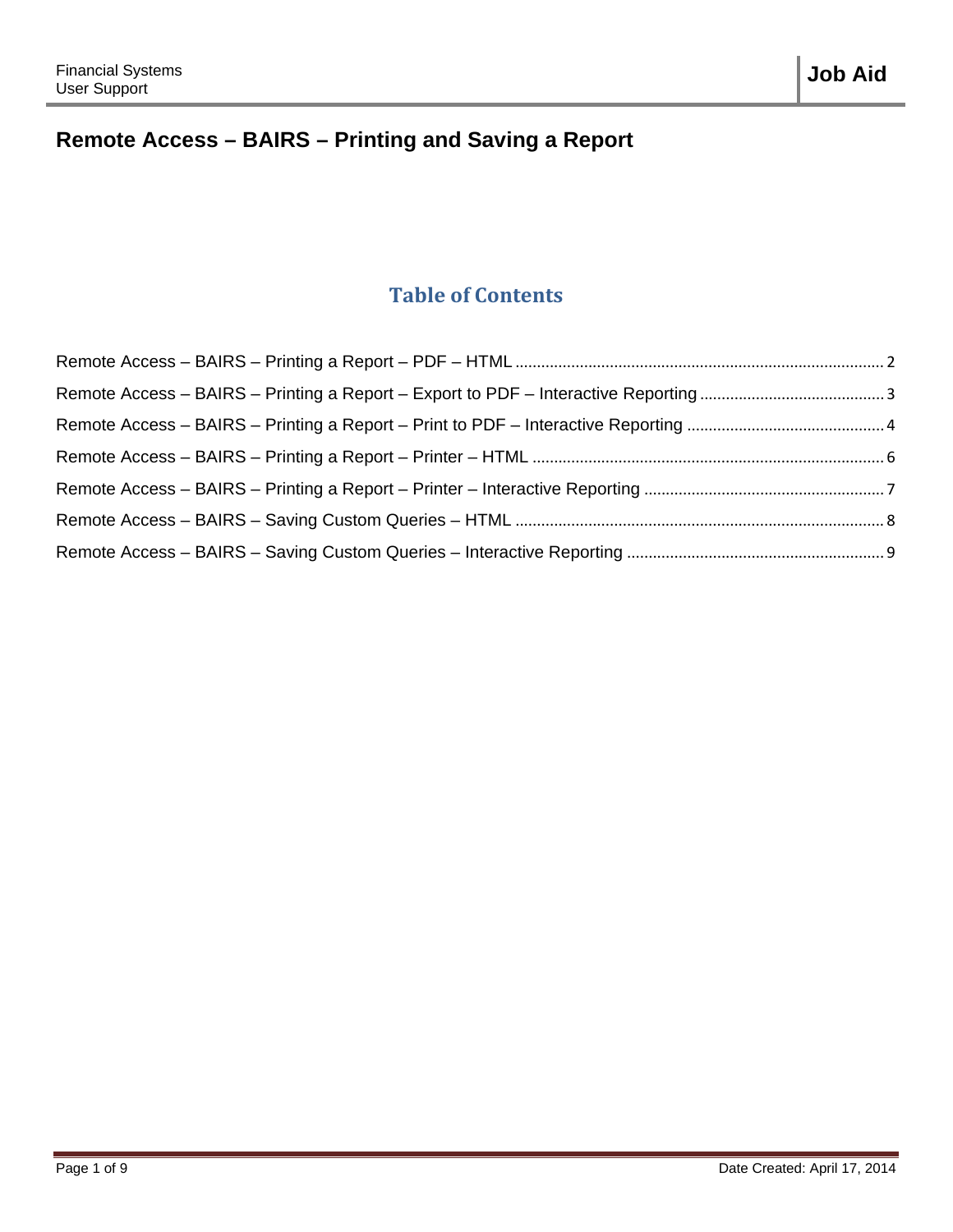# **Job Aid**

### <span id="page-1-0"></span>**Remote Access – BAIRS – Printing a Report – PDF – HTML**

| 1. | You are accessing BAIRS remotely and you want to create a PDF of a BAIRS HTML report.                                                                                                                                                                                                                                                                                                                                                                                                                                                                                                                                                                                                                                                                                                                                                                                                                                                                                                                                                                                                                                                                                                                                                                         |  |  |  |  |  |  |
|----|---------------------------------------------------------------------------------------------------------------------------------------------------------------------------------------------------------------------------------------------------------------------------------------------------------------------------------------------------------------------------------------------------------------------------------------------------------------------------------------------------------------------------------------------------------------------------------------------------------------------------------------------------------------------------------------------------------------------------------------------------------------------------------------------------------------------------------------------------------------------------------------------------------------------------------------------------------------------------------------------------------------------------------------------------------------------------------------------------------------------------------------------------------------------------------------------------------------------------------------------------------------|--|--|--|--|--|--|
|    | From the header menu, select File, Print via PDF.                                                                                                                                                                                                                                                                                                                                                                                                                                                                                                                                                                                                                                                                                                                                                                                                                                                                                                                                                                                                                                                                                                                                                                                                             |  |  |  |  |  |  |
| 2. | Hyperion® Workspace - 012527170 - Windows Internet Explorer<br>Favo <u>r</u> ites Tools Actio <u>n</u> s Help<br>Navigate v<br><b>New</b><br>/Financial Repo<br>Detail Standard<br>Open<br>Save<br>Save As<br><b>Save Options</b><br>by Dept ID, Fund, Chartfie<br>Close<br>Export<br>MEI3 Node EXPENSES   Account Level4 Node 40/OOC, 46/OO<br>Drg L6 Node AACH6<br>Print via PDF<br>Preferences<br>hartfield 2<br><b>Desc</b><br>Pgm Acct<br>Log Off<br>Fund: 37024 - MERRILL C W MANAGEMENT CONF FD<br>Exit<br>10000 37024<br><b>FURNI</b>                                                                                                                                                                                                                                                                                                                                                                                                                                                                                                                                                                                                                                                                                                                 |  |  |  |  |  |  |
| 3. | At the bottom of the page, select the Save a Copy icon.<br>uest/DocUUID=00000143504c48d0-0000-0422-0afe0 - Windows Internet E N=W HEN MX<br><b>GL DETAIL STANDARD</b><br>by Sept O. Fund, Chartfield 1. Chartfield 2. 4<br><b>HIGH</b><br>Ξ<br>isylving Sax<br>Ida Activity<br>Not 1700 - Budduar Contings Trans Every<br>$\frac{1}{2}$<br><b>Exitize</b><br>hang Beans<br>ă<br>anne for Sean (6 - Pum 1988) - 37634<br>$-1$<br>Note: If you do not see the icons at the bottom of the page, move your mouse to the middle center of the page and they will<br>appear.                                                                                                                                                                                                                                                                                                                                                                                                                                                                                                                                                                                                                                                                                        |  |  |  |  |  |  |
| 4. | From the Save As pop up window, click on Computer and navigate to the location you wish to save the<br>PDF.<br>For example:<br>1) C: drive > Users > your name > Desktop (or folder) or<br>2) The network drive that your Desktop is on (for example H: drive for computers set up by CSS IT) or<br>3) Your shared drive<br>Select Save.<br>$\mathbf{x}$<br>$\left  \cdot \right $ = $\left  \cdot \right $ = Libraries = Documents =<br>- Co Search Document<br>Ð<br>Organize <b>+</b> New folder<br>$\mathbb{R}$ , 0<br>Documents library<br>Favorites<br>Arrange by: Folder<br>Includes: 2 locations<br><b>Desktop</b><br><b>Downloads</b><br>$\vert \cdot \vert$<br>Size.<br>Name =<br>Date modified<br>Type<br>6/17/2013 12:36 PM File folder<br>Compu<br>1/27/2014 1:23 PM<br>File folder<br><sup>1</sup> My Music<br>4/14/2014 8:11 AM<br><b>File folder</b><br>My Shapes<br>5/16/2013 10:24 AM<br>File folder<br>My Videos<br>4/14/2014 8:11 AM<br>File folder<br>All My Web Sites<br>11/14/2013 1:10 PM<br>File folder<br><b>Dutlook Files</b><br>5/16/2013 10:24 AM File folder<br><b>Projects</b><br>6/28/2013 11:26 AM File folder<br>File name: Request<br>Ξ<br>9<br>Save as type: Adobe PDF Files (*.pdf)<br>Save 1<br>Cancel<br>- Hide Folders |  |  |  |  |  |  |
|    | NOTE: Do not select the option to save to Desktop as it will result in file being saved to the server's desktop, not the user's.                                                                                                                                                                                                                                                                                                                                                                                                                                                                                                                                                                                                                                                                                                                                                                                                                                                                                                                                                                                                                                                                                                                              |  |  |  |  |  |  |
| 5. | End of Procedure.                                                                                                                                                                                                                                                                                                                                                                                                                                                                                                                                                                                                                                                                                                                                                                                                                                                                                                                                                                                                                                                                                                                                                                                                                                             |  |  |  |  |  |  |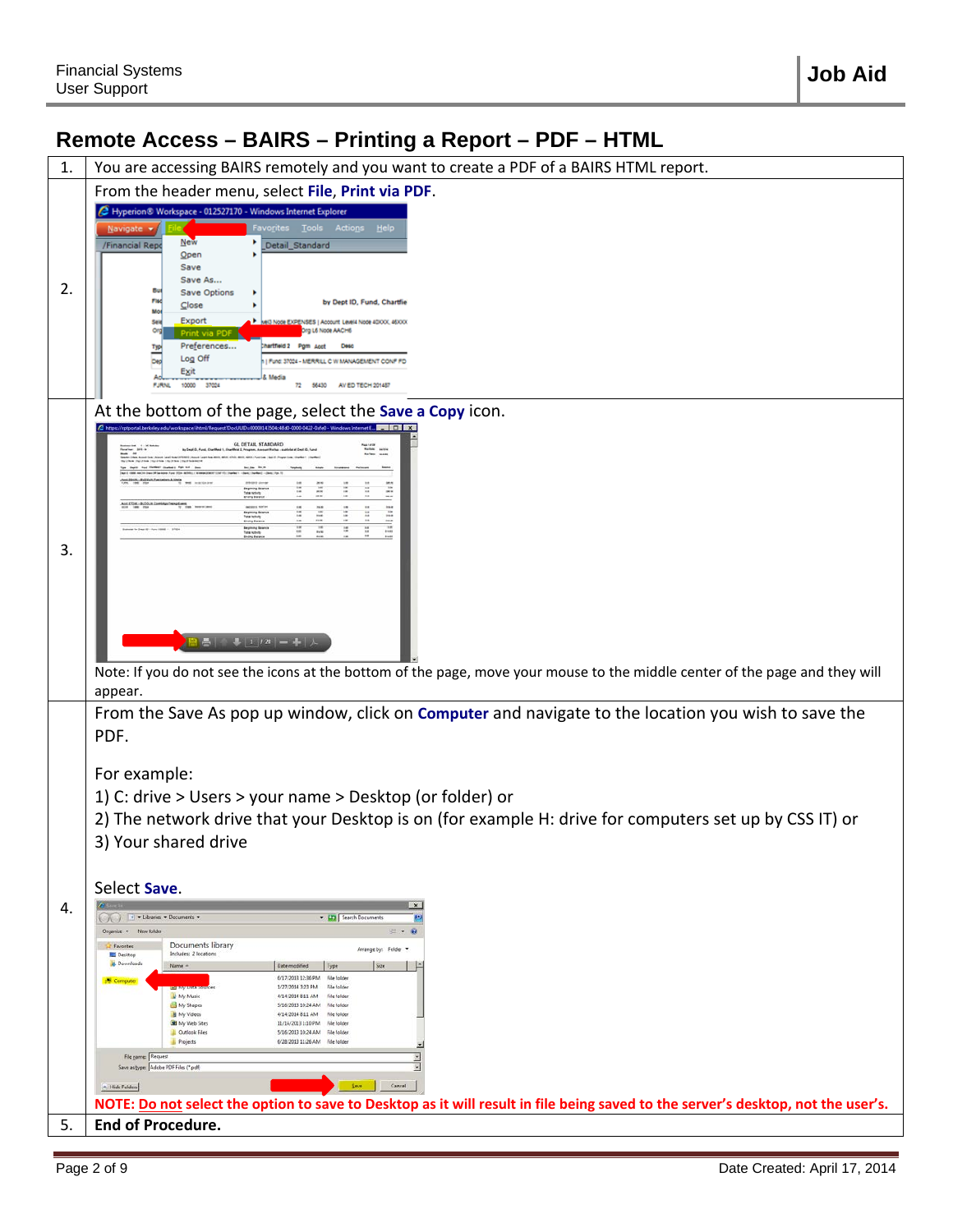### <span id="page-2-0"></span>**Remote Access – BAIRS – Printing a Report – Export to PDF – Interactive Reporting**

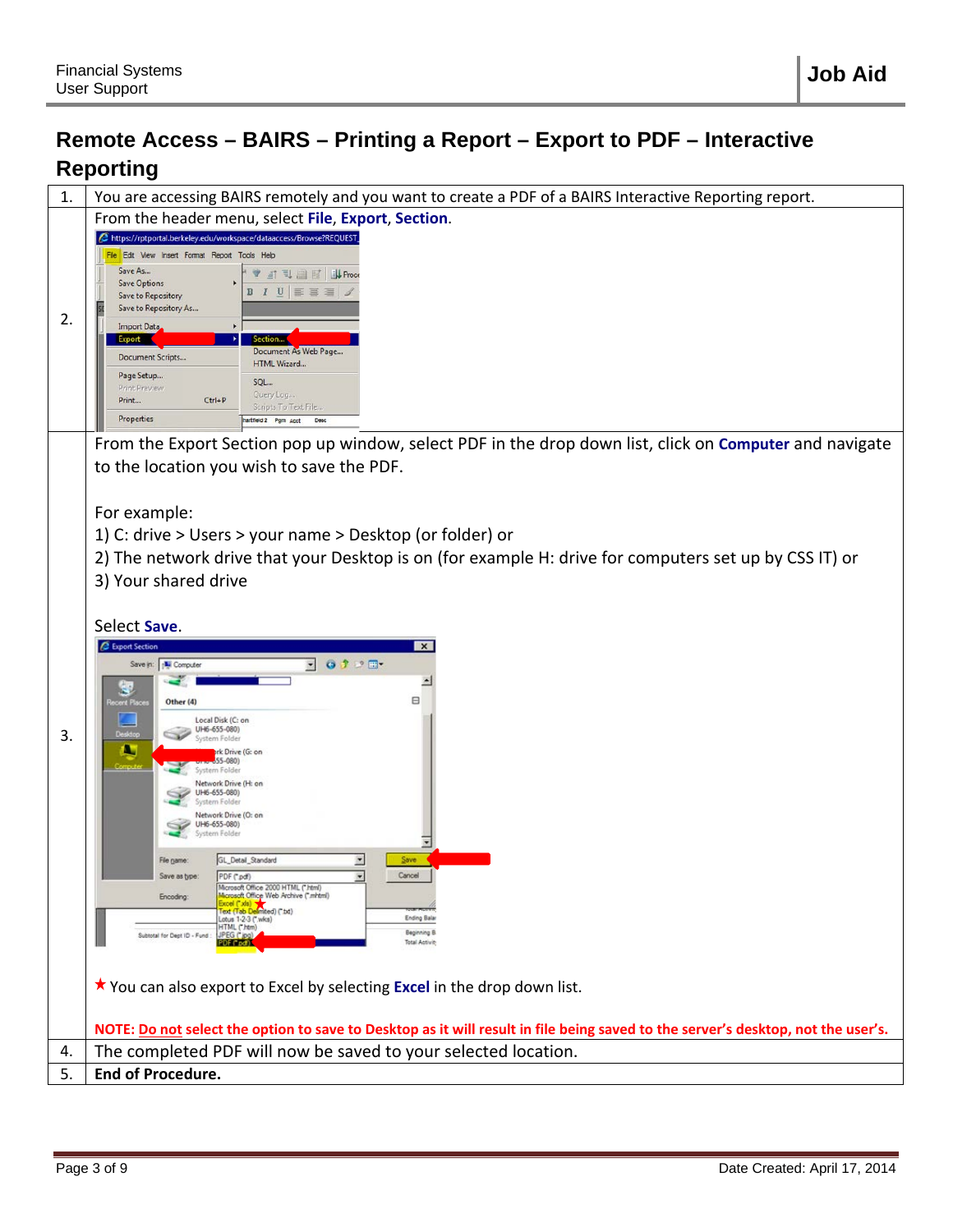### <span id="page-3-0"></span>**Remote Access – BAIRS – Printing a Report – Print to PDF – Interactive Reporting**

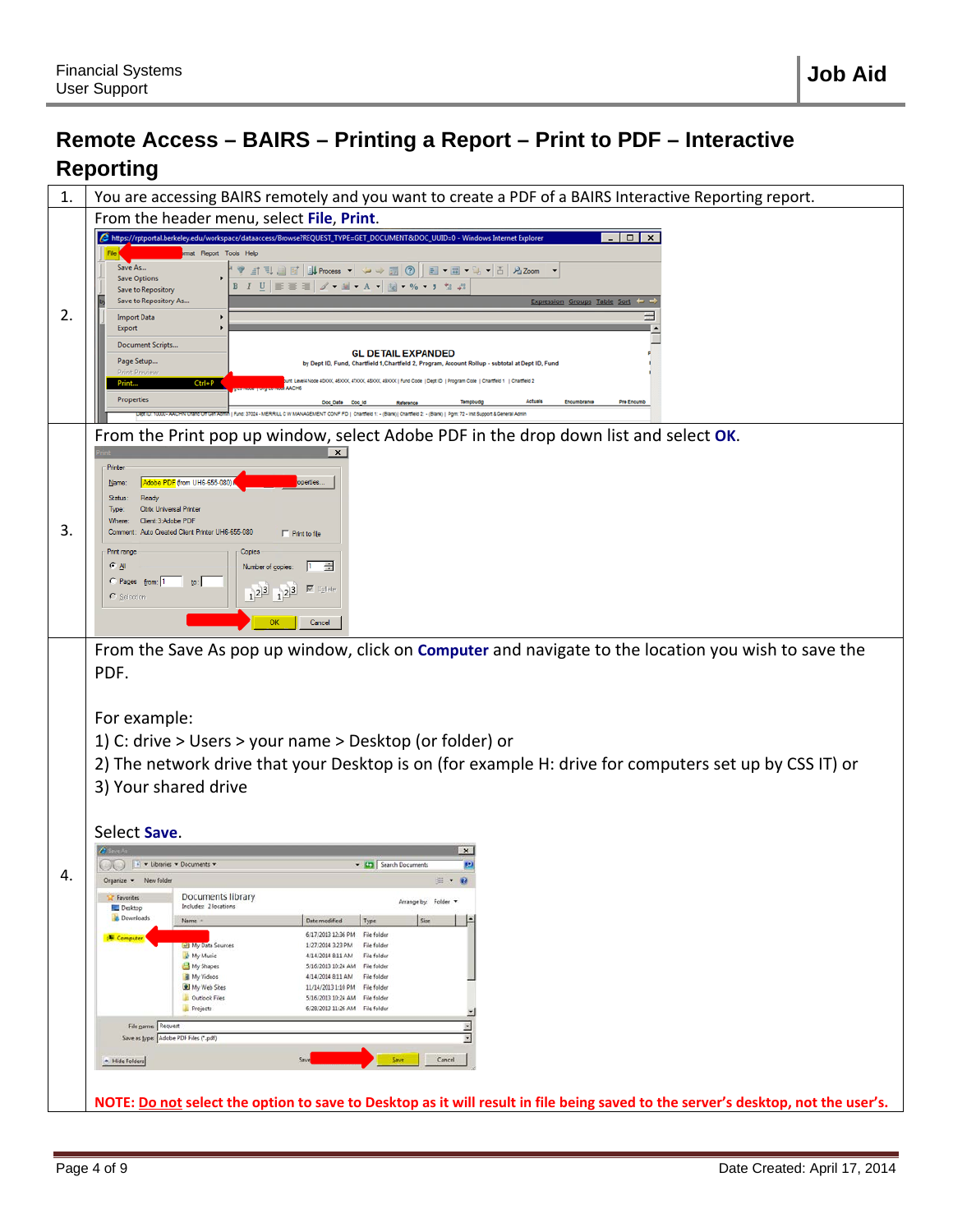| э. | A brief Adobe pop up window will display and automatically close once the process is complete.<br>Creating Adobe PDF<br>Document Name: GL_Detail_Expanded.bqv<br>- PDF Progress<br>Checking fonts<br>PDF Name: GL_Detail_Expanded.pdf<br>PDF Folder: C:\Temp\<br>Sending Page:<br>Hide |  |  |  |  |  |
|----|----------------------------------------------------------------------------------------------------------------------------------------------------------------------------------------------------------------------------------------------------------------------------------------|--|--|--|--|--|
| 6. | The completed PDF will be displayed and will now be saved to your selected location.                                                                                                                                                                                                   |  |  |  |  |  |
|    | <b>End of Procedure.</b>                                                                                                                                                                                                                                                               |  |  |  |  |  |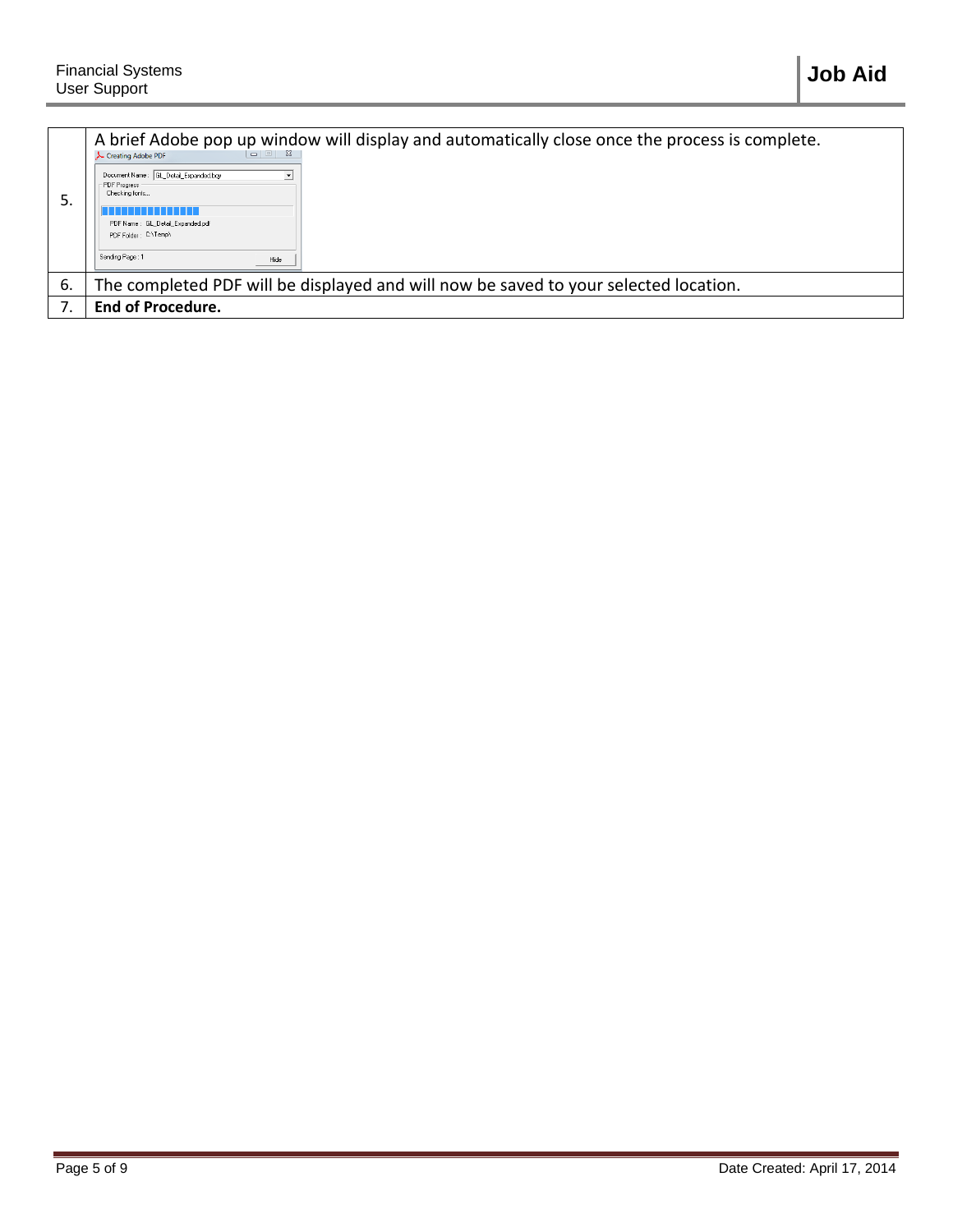# <span id="page-5-0"></span>**Remote Access – BAIRS – Printing a Report – Printer – HTML**

| 1. | You are accessing BAIRS remotely and you want to print a BAIRS HTML report.                                                                                                                                                                                                                                                                                                                                                                                                                                                                                                                                                                                                                                                                                                                                                                                                                                                                                                                                                                                                                                                                                                                                                                                                                                                                                                  |  |  |  |  |  |  |  |
|----|------------------------------------------------------------------------------------------------------------------------------------------------------------------------------------------------------------------------------------------------------------------------------------------------------------------------------------------------------------------------------------------------------------------------------------------------------------------------------------------------------------------------------------------------------------------------------------------------------------------------------------------------------------------------------------------------------------------------------------------------------------------------------------------------------------------------------------------------------------------------------------------------------------------------------------------------------------------------------------------------------------------------------------------------------------------------------------------------------------------------------------------------------------------------------------------------------------------------------------------------------------------------------------------------------------------------------------------------------------------------------|--|--|--|--|--|--|--|
|    | From the header menu, select File, Print via PDF.                                                                                                                                                                                                                                                                                                                                                                                                                                                                                                                                                                                                                                                                                                                                                                                                                                                                                                                                                                                                                                                                                                                                                                                                                                                                                                                            |  |  |  |  |  |  |  |
| 2. | Hyperion® Workspace - 012527170 - Windows Internet Explorer<br>Favo <u>r</u> ites Tools Actions Help<br>Navigate v<br><b>New</b><br>/Financial Repo<br>Detail_Standard<br>Open<br>Save<br>Save As<br>Save Options<br>FW <sub></sub><br>by Dept ID, Fund, Chartfie<br>$C$ lose<br>Mo<br>Export<br>Nel3 Node EXPENSES   Account Level4 Node 40/000, 46/000<br>Org L6 Node AACH6<br>Print via PDF<br>Preferences<br>Chartfield 2 Pgm Acct<br><b>Desc</b><br>Typ<br>Log Off<br>Fund: 37024 - MERRILL C W MANAGEMENT CONF FD<br>Dec<br>Exit<br><b>Media</b>                                                                                                                                                                                                                                                                                                                                                                                                                                                                                                                                                                                                                                                                                                                                                                                                                       |  |  |  |  |  |  |  |
|    | 10000 37024<br><b>FURNI</b>                                                                                                                                                                                                                                                                                                                                                                                                                                                                                                                                                                                                                                                                                                                                                                                                                                                                                                                                                                                                                                                                                                                                                                                                                                                                                                                                                  |  |  |  |  |  |  |  |
| 3. | At the bottom of the page, select the Print icon.<br>Shttps://iptportal.berkeley.edu/workspace/ihtml/Request?DocUUID=00000143504c48a0-0000-0422-0afe0 - Windows Internet E <b>Review Protocolland and Manufates</b><br><b>GL DETAIL STANDARD</b><br>hap 1.418<br>Summer Unit - 1 - 10 Setember<br>Faced Four - 2013 - 10<br>Month - 240<br>by Cept 10, Fund, Chartford 1, Chartfield 3, Program, Assount Romai - subfolar at Cept 10, Fund<br><b>AVEN</b><br>ter føre<br>werk<br>Not based for his<br><b>LEE - EUSSINA PUBLICATION &amp; MAYS</b><br>Ħ<br>÷<br>H<br>i i i<br>Beginning Barance<br>Total Activity<br><b>Incing Basece</b><br>Appt 672404 Budgledd Confriders Trans Busines<br><b>Includes North</b><br>148<br>14.8<br>EEEEE<br>Beginning Barance<br>Total Activity<br>$\frac{1}{16}$<br>$\frac{1}{100}$<br><b>Encina Basice</b><br>18<br><b>Engineer Bearing</b><br>m.<br>ă<br>Duester for Dept (D - Park 10000 - 17034)<br>exer<br>Note: If you do not see the icons at the bottom of the page, move your mouse to the middle center of the page and they will<br>appear.                                                                                                                                                                                                                                                                                    |  |  |  |  |  |  |  |
| 4. | From the Print pop up window, select the desired printer in the drop down list and select Print.<br>$\mathbf{x}$<br>Help <sup>(2)</sup><br>Ricoh Aficio MP C3500 PCL5c<br>Advanced<br>sties<br><b>Printer:</b><br>$\frac{1}{100}$<br>Print in grayscale (black and white)<br>Copies: 1<br><b>Pages to Print</b><br>Comments & Forms<br>$G$ All<br>Document and Markups<br>$\overline{\phantom{a}}$<br>C Current page<br>C Pages<br>Scale: 94%<br>More Options<br>Page Sizing & Handling (a)<br>Multiple<br>$\Box$ Booklet<br>Poster<br>52e<br>$11 \times 8.5$ Inches<br>$C$ Et<br>C Actual size<br><b>BOX</b><br>$-100 - 100$<br><b>4</b> Shrink oversized pages<br>$\frac{1}{2} \sum_{i=1}^n \frac{1}{2} \sum_{i=1}^n \frac{1}{2} \sum_{i=1}^n \frac{1}{2} \sum_{i=1}^n \frac{1}{2} \sum_{i=1}^n \frac{1}{2} \sum_{i=1}^n \frac{1}{2} \sum_{i=1}^n \frac{1}{2} \sum_{i=1}^n \frac{1}{2} \sum_{i=1}^n \frac{1}{2} \sum_{i=1}^n \frac{1}{2} \sum_{i=1}^n \frac{1}{2} \sum_{i=1}^n \frac{1}{2} \sum_{i=1}^n \frac{1}{2} \sum_{i=$<br><b>BM-</b><br>$111 - 17$<br>C Custom Scale: 100 %<br>F Choose paper source by PDF page size<br>ᅔ<br>$\nabla$ Print on both sides of paper<br>F Flip on long edge C Flip on short edge<br>Orientation:<br>C Auto portrait/landscape<br>Portrait<br>C Landscape<br>$\rightarrow$<br>$\prec$<br>Page 1 of 1<br>Page Setup<br>Print<br>Cancel |  |  |  |  |  |  |  |
| 5. | End of Procedure.                                                                                                                                                                                                                                                                                                                                                                                                                                                                                                                                                                                                                                                                                                                                                                                                                                                                                                                                                                                                                                                                                                                                                                                                                                                                                                                                                            |  |  |  |  |  |  |  |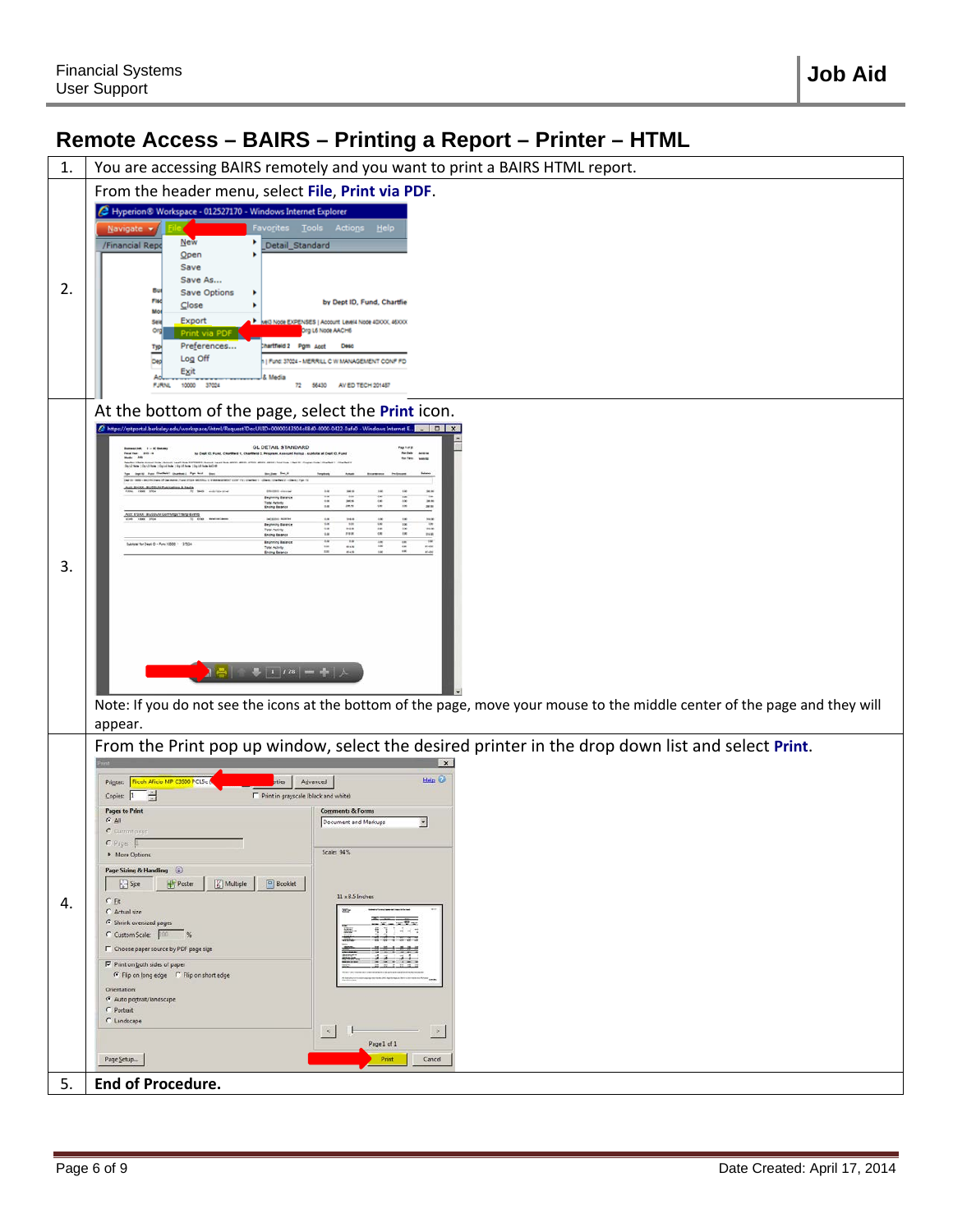#### <span id="page-6-0"></span>**Remote Access – BAIRS – Printing a Report – Printer – Interactive Reporting**

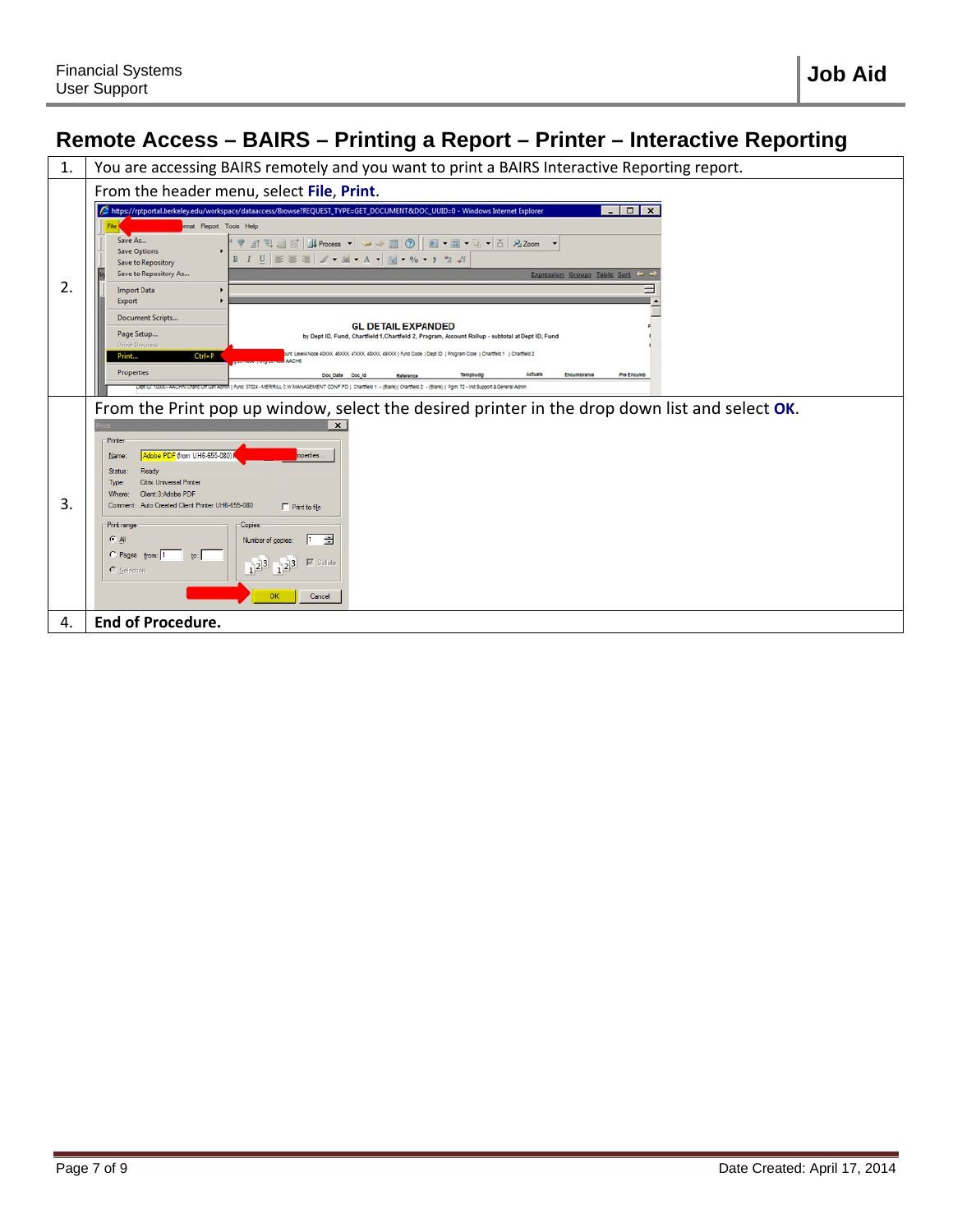#### <span id="page-7-0"></span>**Remote Access – BAIRS – Saving Custom Queries – HTML**

| 1. | You are accessing BAIRS remotely and you have customized a BAIRS HTML query and want to save it.                                                                                                                                                                                                                                                                                                   |                                                                                                                                            |                                                                                                            |                                                                                                                                                                                                                                                        |                                                                                                          |  |
|----|----------------------------------------------------------------------------------------------------------------------------------------------------------------------------------------------------------------------------------------------------------------------------------------------------------------------------------------------------------------------------------------------------|--------------------------------------------------------------------------------------------------------------------------------------------|------------------------------------------------------------------------------------------------------------|--------------------------------------------------------------------------------------------------------------------------------------------------------------------------------------------------------------------------------------------------------|----------------------------------------------------------------------------------------------------------|--|
|    | From the header menu, select File, Save As.                                                                                                                                                                                                                                                                                                                                                        |                                                                                                                                            |                                                                                                            |                                                                                                                                                                                                                                                        |                                                                                                          |  |
| 2. | C Hyperion® Workspace -012527170 - Windows Internet Explor<br>Open<br>Save<br>Save Option<br>Close<br>Export<br><b>Business Unit</b><br>Print via PDF<br>Preferences.<br>Fiscal 2013-1<br>Log Off<br>Egit<br>noude Est Overhead<br>Program<br>P Ignore                                                                                                                                             | Detail Standard<br>Account.<br>Σ<br>Fund:<br>P Ignore<br>Dept ID:<br>Chartfield 1<br>P Ignore<br>Chartfield 2:<br>P sgnore                 | <b>B B A</b> <i>M Delay</i> ( B<br>Dept Rev & All Expenses -<br>Ξ<br>L6 Sub Unit<br>Tignore Org Node Level | п<br>AACL6                                                                                                                                                                                                                                             | $-10x$<br>EI IS<br>ゆ目<br>53                                                                              |  |
| 3. | the query Name and Description as needed, select Save<br>Save As<br><b>D</b> Users<br>Look in:<br>Name A<br>WATSON_011202548<br>WATSON_012527170<br>WATTEN_012510055<br>WATTY_010510195<br>WATZ_011412867<br>WAUGH_011289893<br>WAUGH_011451423<br>WAUGH_012634252<br>WAYNE_010605920<br>WEAR_010301385<br><b>WEAVER 011755780</b><br>GL_Detail_Standard<br>Name:<br>Description:<br>Type:<br>Help | Type<br>Folder<br>Folder<br>Folder<br>Folder<br>Folder<br>Folder<br>Folder<br>Folder<br>Folder<br>Folder<br>Interactive Reporting Document | Author<br>admin<br>admin<br>admin<br>admin<br>admin<br>admin<br>admin<br>admin<br>admin<br>admin<br>admin  | ⊻∣ ⊴<br>$\blacksquare$<br>$Create \ \ \blacksquare$<br>6/17/08 11<br>$1/8/13$ 6:1<br>$10/18/12 \in$<br>6/17/08 10<br>6/17/08 11<br>$6/17/08$ 11<br>7/27/10 6:<br>4/9/146:1<br>6/17/08 10<br>6/17/08 10<br>6/17/0812<br>$\blacktriangleright$<br>Cancel | From the Save As dialog box, navigate in the Look In field via Root/Users/ to the your User folder, edit |  |
| 4. | <b>End of Procedure.</b>                                                                                                                                                                                                                                                                                                                                                                           |                                                                                                                                            |                                                                                                            |                                                                                                                                                                                                                                                        |                                                                                                          |  |